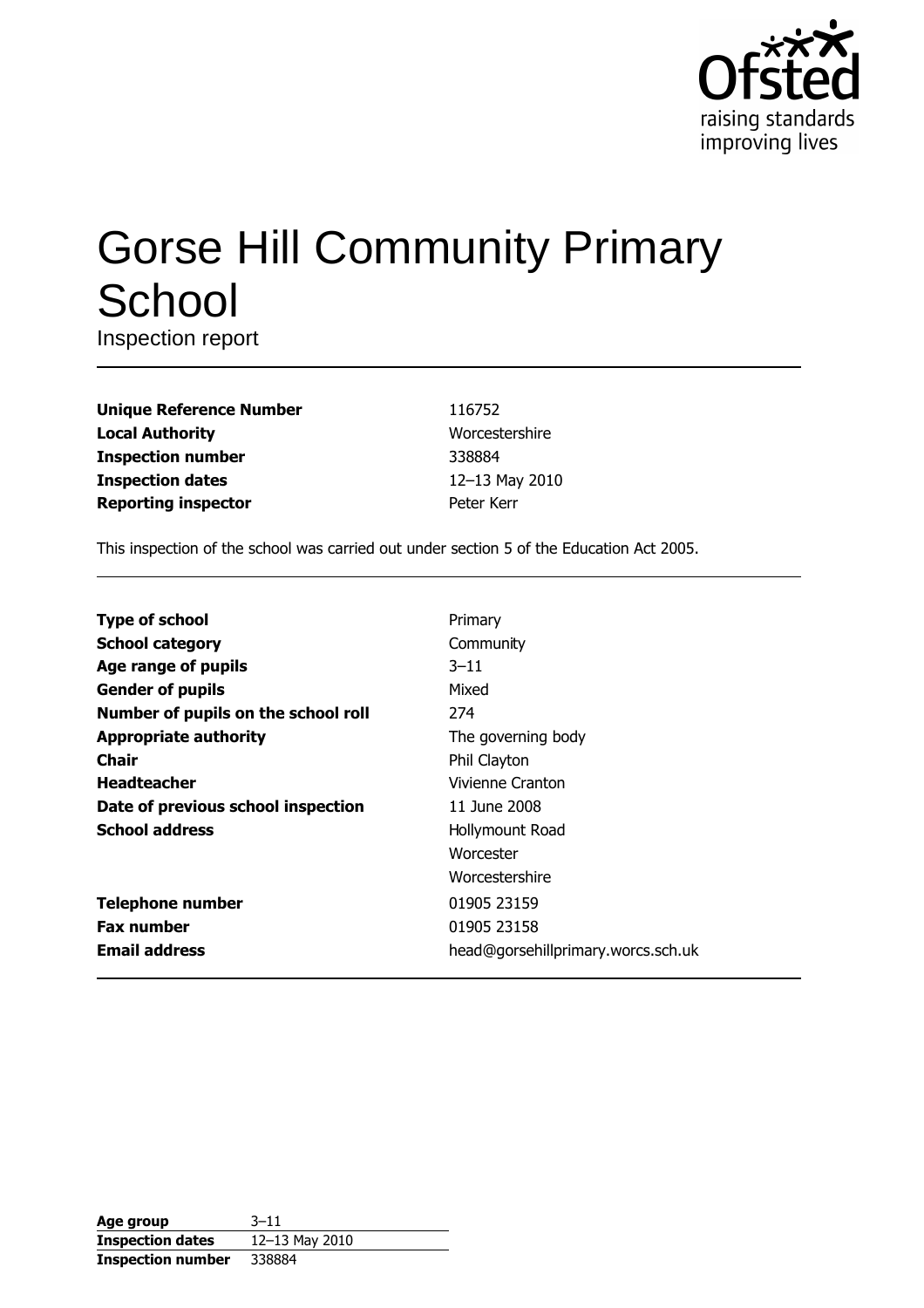The Office for Standards in Education, Children's Services and Skills (Ofsted) regulates and inspects to achieve excellence in the care of children and young people, and in education and skills for learners of all ages. It regulates and inspects childcare and children's social care, and inspects the Children and Family Court Advisory Support Service (Cafcass), schools, colleges, initial teacher training, work-based learning and skills training, adult and community learning, and education and training in prisons and other secure establishments. It rates council children's services, and inspects services for looked after children, safequarding and child protection.

Further copies of this report are obtainable from the school. Under the Education Act 2005, the school must provide a copy of this report free of charge to certain categories of people. A charge not exceeding the full cost of reproduction may be made for any other copies supplied.

If you would like a copy of this document in a different format, such as large print or Braille, please telephone 08456 404045, or email enquiries@ofsted.gov.uk.

You may copy all or parts of this document for non-commercial educational purposes, as long as you give details of the source and date of publication and do not alter the documentation in any way.

Royal Exchange Buildings St Ann's Square Manchester M2 7LA T: 08456 404045 Textphone: 0161 618 8524 E: enquiries@ofsted.gov.uk W: www.ofsted.gov.uk © Crown copyright 2010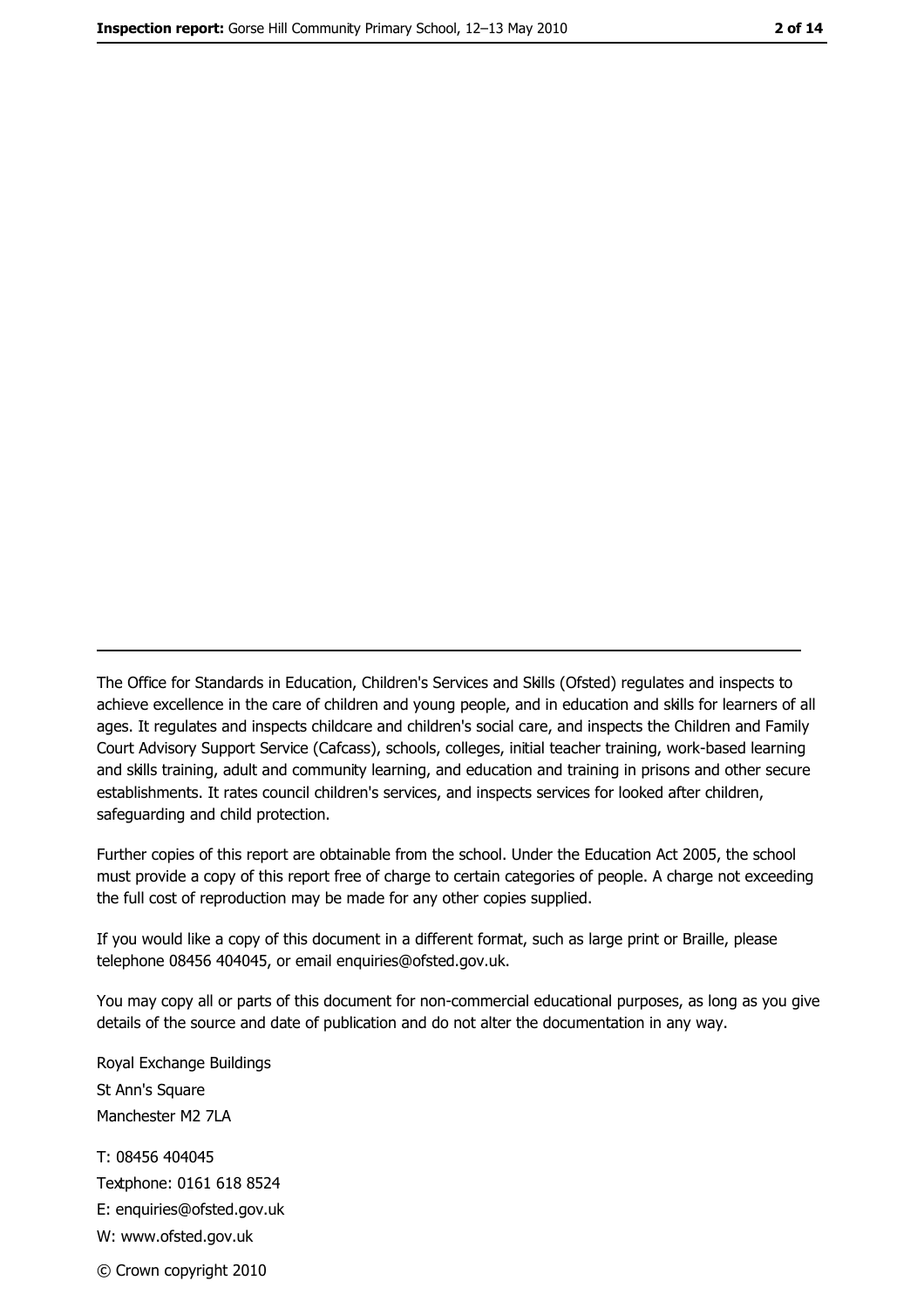# **Introduction**

This inspection was carried out by three additional inspectors. Eighteen lessons were observed and all ten class teachers were seen teaching. Discussions were held with governors, groups of pupils and staff. Inspectors observed the school's work and looked at school policies, monitoring files, records of pupils' progress and 33 questionnaires completed by parents and carers.

The inspection team reviewed many aspects of the school's work. It looked in detail at the following:

- the progress made by pupils in each class over the past year compared to recent  $\blacksquare$ trends
- standards in mathematics  $\blacksquare$
- the consistency of teaching throughout the school  $\blacksquare$
- whether enough is being done to raise attendance.  $\blacksquare$

## Information about the school

The school is larger than average. Half the pupils are known to be eligible for free school meals, which is more than in most schools. The proportions of pupils from minority ethnic backgrounds and of those learning English as an additional language are broadly average. The proportion of pupils identified as having special educational needs and/or disabilities is high, but a below average number of pupils have a statement of needs. The school is a registered Eco-school and holds a National Association of Professional Teaching Assistants (NAPTA) award for the management and development of support staff.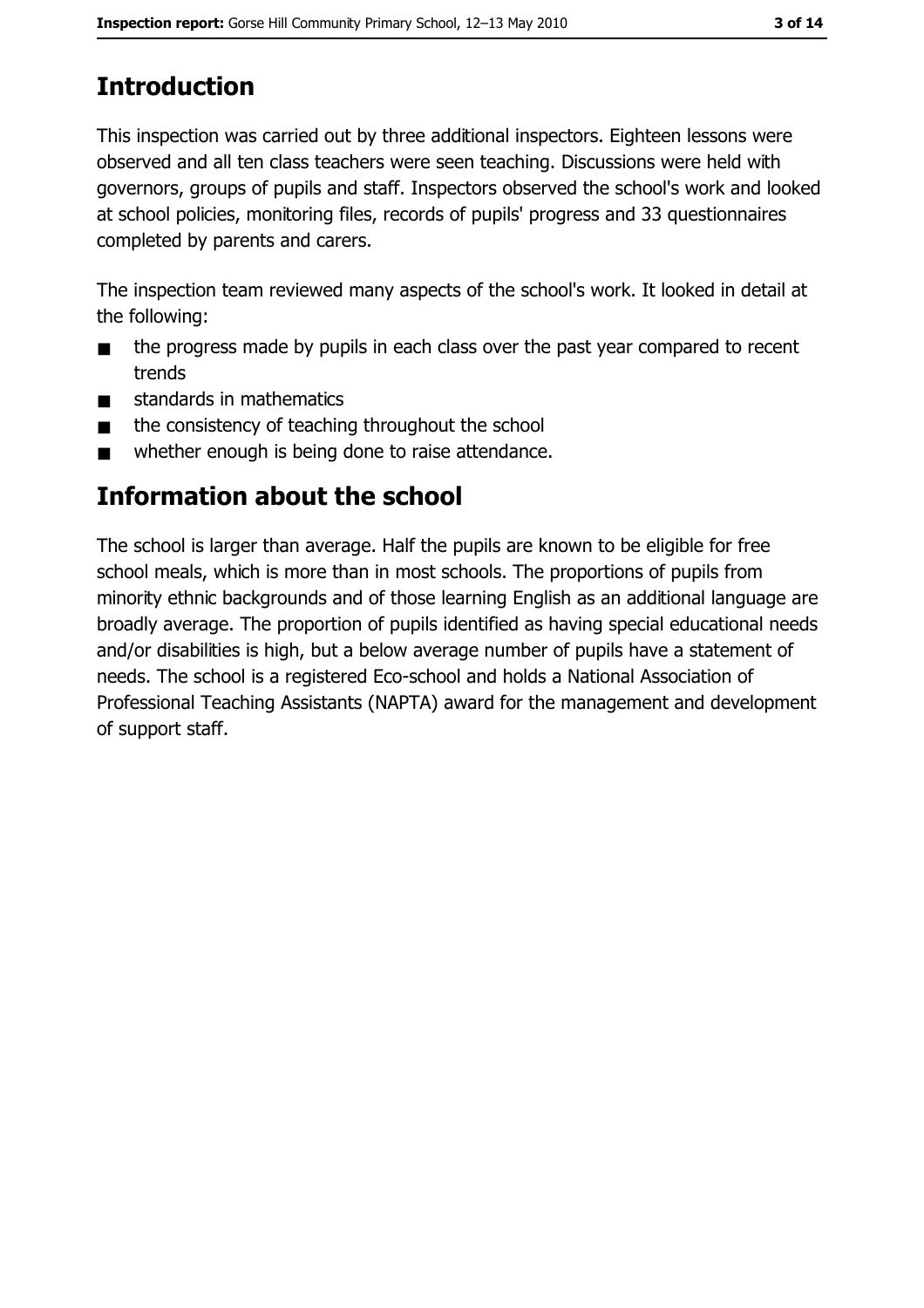# **Inspection judgements**

## Overall effectiveness: how good is the school?

#### The school's capacity for sustained improvement

## **Main findings**

The school provides a satisfactory quality of education. The nursery and reception classes provide a good start for the children, who make good progress from very low starting points in many areas of their development. The attractive, lively environment is well-suited to their needs. Through the rest of the school, progress is satisfactory, but standards remain low because of inadequate progress in the past. Progress in reading and writing is good because of a sustained focus on raising standards in English. Progress in mathematics is satisfactory and strongly improving, although weaknesses remain in the pupils' mental calculation skills. Attendance remains low, despite the school's strenuous efforts to improve it. The number of persistent absentees has been significantly reduced, but more could be done to encourage better attendance through rewards within the school. Pupils mostly behave well, but the poor behaviour of a small number of pupils occasionally slows learning. The school provides particularly well for the most vulnerable pupils and their families. Pupils feel very safe in school and are confident that any bullying will be swiftly and properly dealt with. They make good efforts to lead healthy lives through regular exercise and eating sensibly.

Teachers prepare lessons adequately, but there is too much emphasis on teacher input and not enough on children learning independently. Teachers do not make enough use of questioning to probe pupils' understanding and adjust lessons accordingly. Some lively, well-informed teaching in English captures pupils' interest and promotes their learning well, for example through drama and role play. Teachers are less confident in engaging pupils creatively in mathematical learning. The curriculum is satisfactory, with good provision for English, including useful links with other subjects such as history and geography. Not enough is done to foster good learning in mathematics and science through cross-curricular links.

The headteacher provides clear, decisive leadership but the current management structure does not provide sufficient support to implement and sustain improvements. The governing body recognises this and has already taken steps to strengthen the senior leadership team for the next school year. Despite recruitment difficulties, the governing body has made good recent improvements to the way it monitors pupils' progress. Governors and staff know the main strengths and weaknesses of the school through sound self-evaluation. They have used this knowledge to raise standards in English and establish an improving trend in mathematics. This shows the school's satisfactory capacity for sustained improvement.

## What does the school need to do to improve further?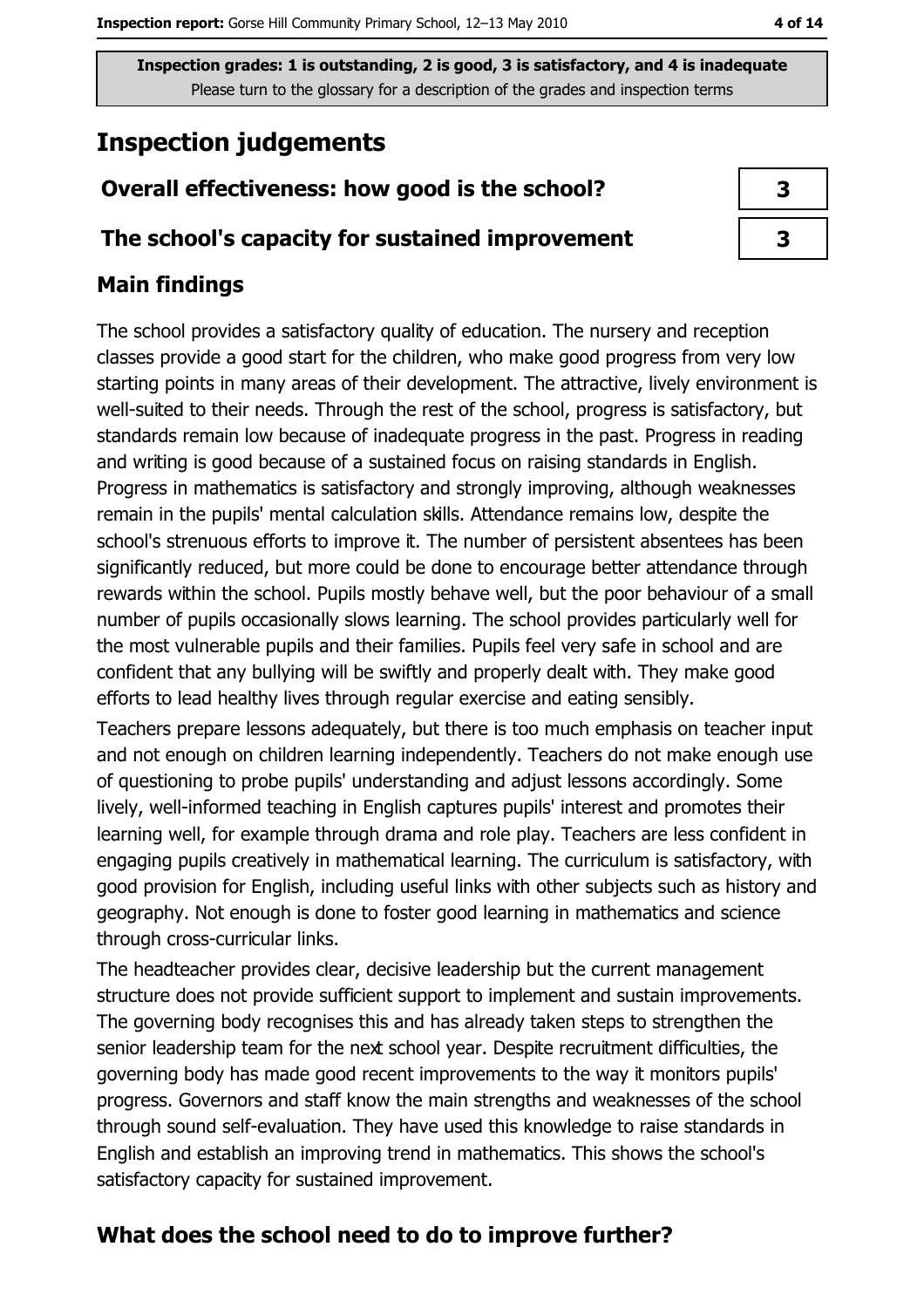- Raise attainment in mathematics by:
	- providing more practical opportunities for pupils' to apply their mental calculation skills
	- giving pupils more opportunities in lessons to fully explain their thinking
	- providing a wider range of open-ended investigations to deepen pupils' understanding.
- Improve the quality of teaching from satisfactory to good by:
	- reducing the amount of time spent on teacher input and increasing the time available for pupils to learn independently and collaboratively
	- ensuring that questioning probes pupils' understanding
	- identifying opportunities to increase the level of challenge and move pupils'  $\overline{\phantom{0}}$ learning on more quickly during lessons
	- improving teachers' knowledge and confidence in mathematics so that they support pupils more effectively in using and applying their skills across the curriculum.
- Reduce the absence rate further by more actively promoting and rewarding good  $\blacksquare$ attendance within the school.
- About 40% of the schools whose overall effectiveness is judged satisfactory may  $\blacksquare$ receive a monitoring visit by an Ofsted inspector before their next Section 5 inspection.

#### **Outcomes for individuals and groups of pupils**

Attainment is low but is improving. In 2009, attainment was broadly average in English and pupils had made satisfactory gains during Key Stage 2. However, in mathematics and science, attainment was significantly below the national average and some pupils had made inadequate progress. This major weakness has been addressed. Currently, pupils in all year groups are making at least the expected gains each term in mathematics and science and exceeding them in English. This increased progress is securely established and accelerating. Pupils' achievements are therefore satisfactory. Pupils with special educational needs and/or disabilities make similar progress to their peers because the support they receive is matched well to their individual needs. Pupils for whom English is an additional language make rapid progress once they have begun to master English because of the good specialist support they receive.

Pupils show enthusiasm for learning when lessons stimulate their interest, as was seen in a Year 3 drama session linked to independent research pupils had done on the rain forest. In these situations, learning is enjoyable and behaviour is good. These positive attitudes to learning, together with good self-esteem give the pupils a sound preparation for secondary school. Although behaviour is often good, this is not consistently the case. When lessons are not well-matched to the pupils' needs and interests, the poor behaviour of a few pupils contributes towards unsatisfactory learning.

#### 3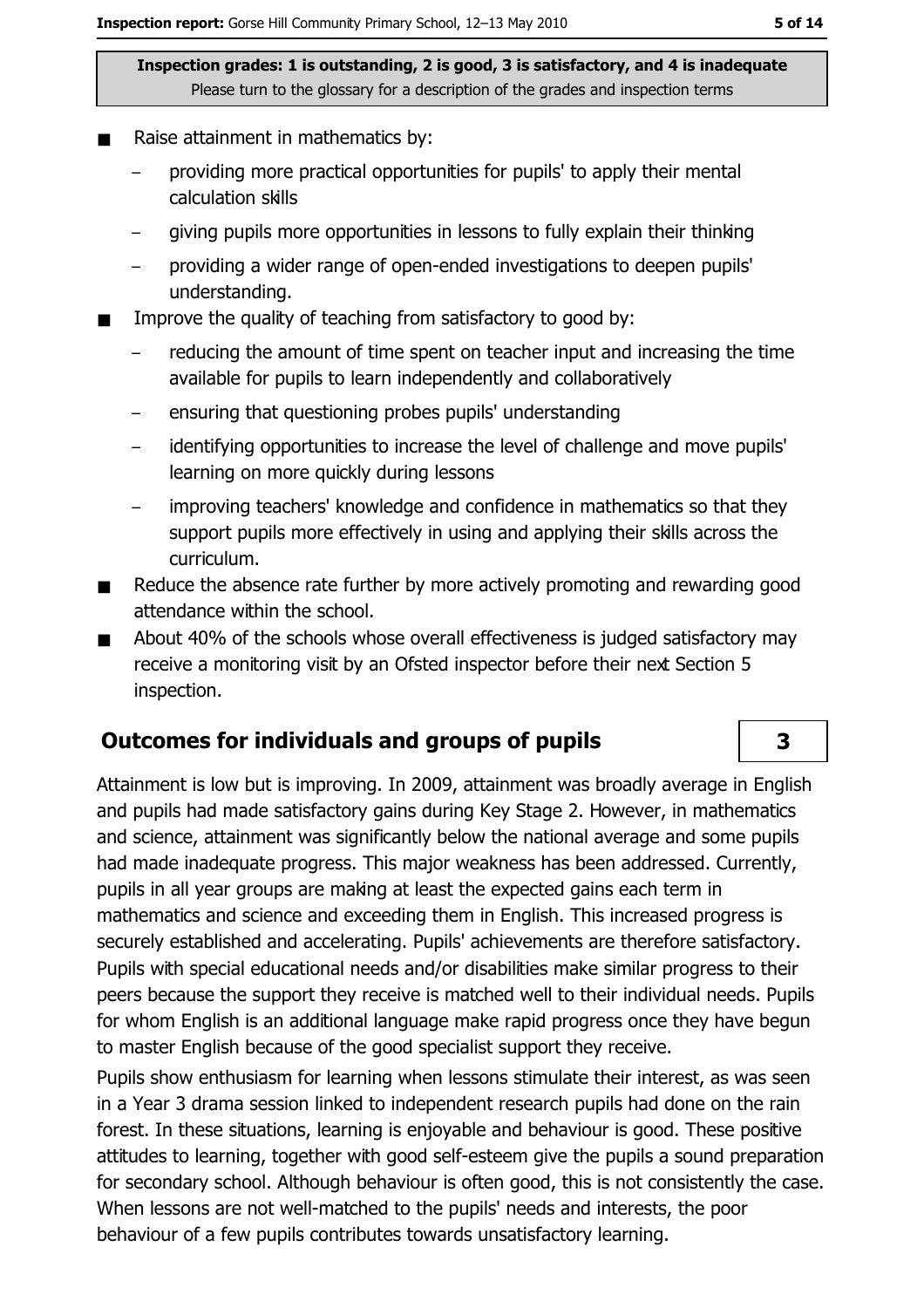These are the grades for pupils' outcomes

| Pupils' achievement and the extent to which they enjoy their learning<br>Taking into account:                             | 3                       |
|---------------------------------------------------------------------------------------------------------------------------|-------------------------|
| Pupils' attainment <sup>1</sup>                                                                                           | 4                       |
| The quality of pupils' learning and their progress                                                                        | 3                       |
| The quality of learning for pupils with special educational needs and/or<br>disabilities and their progress               | 3                       |
| The extent to which pupils feel safe                                                                                      | $\overline{\mathbf{2}}$ |
| <b>Pupils' behaviour</b>                                                                                                  | 3                       |
| The extent to which pupils adopt healthy lifestyles                                                                       | $\overline{\mathbf{2}}$ |
| The extent to which pupils contribute to the school and wider community                                                   | 3                       |
| The extent to which pupils develop workplace and other skills that will<br>contribute to their future economic well-being | 3                       |
| Taking into account:<br>Pupils' attendance <sup>1</sup>                                                                   | 4                       |
| The extent of pupils' spiritual, moral, social and cultural development                                                   | 3                       |

#### How effective is the provision?

Although teaching is satisfactory overall, English is taught well. Teachers are confident in their knowledge of English, use assessments well to plan activities matched to pupils' needs and show them how to improve during lessons and in the marking of books. Opportunities are also taken to use and improve reading and writing skills through links with other subjects, for example history research on the internet. In mathematics, teachers' subject knowledge is less secure, especially in how to facilitate learning through investigations and using and applying mathematical skills in different subjects. Opportunities are also missed to get pupils to explain their thinking, assess their understanding and move their learning on. A limited amount of investigative work has been introduced, but teachers do not make best use of this approach to deepen the pupils' mathematical understanding.

Teachers' daily lesson planning identifies the tasks that are to be done by groups of pupils at different attainment levels and what support is to be given. Teaching assistants make a good contribution to the pupils' learning as they work on their tasks but they are not always used to best effect during introductions, for example to monitor pupils'

The grades for attainment and attendance are: 1 is high; 2 is above average; 3 is broadly average; and 4 is low.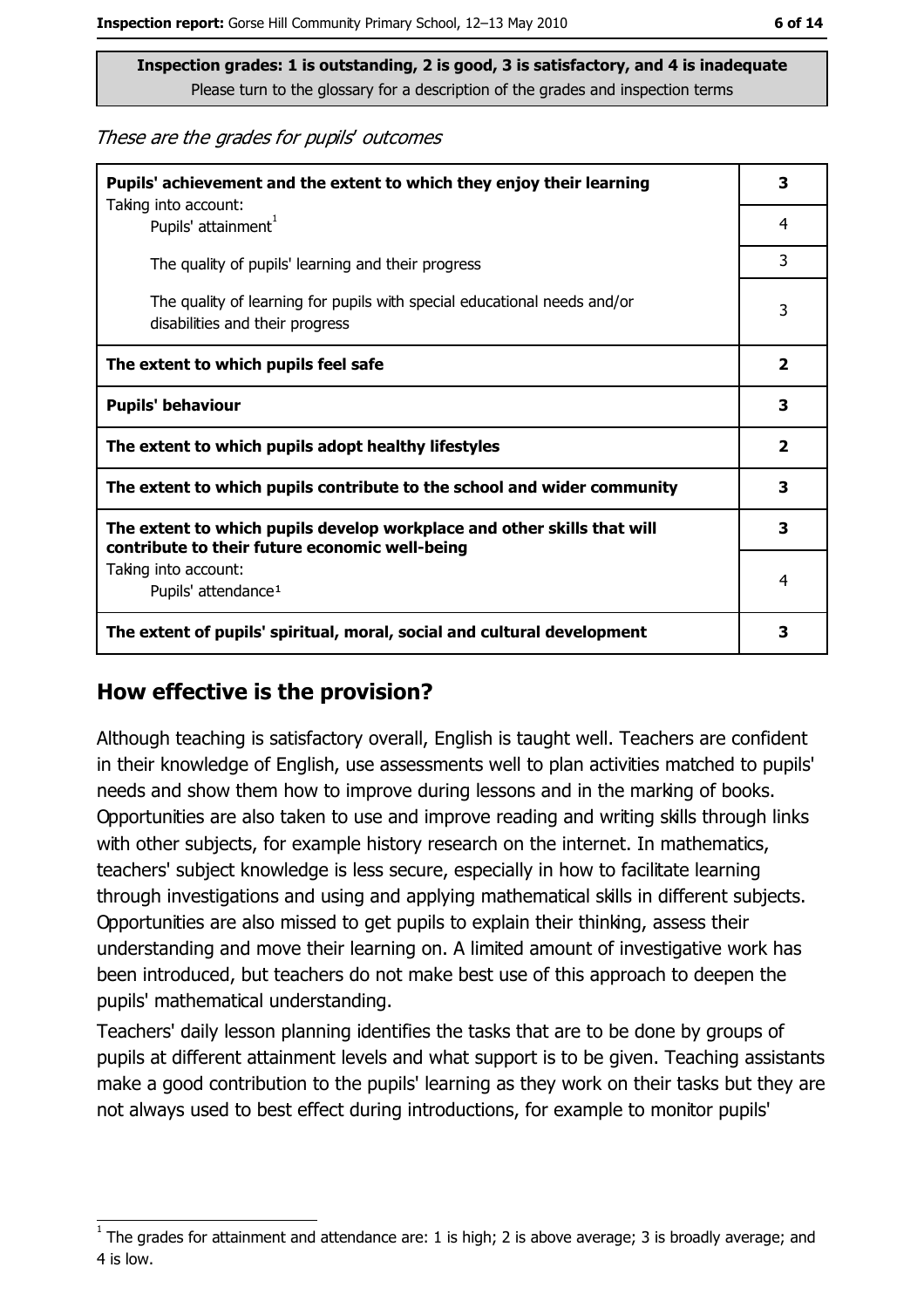responses. Good examples were seen of teachers giving pupils plenty of time to answer questions fully and encouraging them to explain their thinking and to evaluate each other's work. On other occasions, questions demanded very brief answers, giving little indication of the depth of pupils' understanding or helping them to improve. The examples that were seen of pupils working independently and collaborating with each other resulted in enthusiastic, rapid learning, but this was not a consistent enough feature of lessons.

A narrow focus on reading and writing has restricted curriculum innovation over recent years. The school recognises the need to find ways of making learning more interesting and varied for pupils so that they can discover and develop strengths and talents on a broader front as well as practise and improve basic skills. Opportunities for enrichment outside of lessons are good. For example, pupils get a great deal of fulfilment and knowledge through a well-established link with a local business that involves them in growing vegetables. The school is a stimulating and welcoming environment for the pupils, with attractive and interesting displays.

Good care and guidance enables reluctant learners to become purposefully engaged. The nurture groups succeed in providing a secure haven for the most vulnerable pupils, which helps them to cope with the full class timetable. This has contributed to a 30% reduction in persistent absence over the past year.

| These are the grades for the quality of provision |  |  |  |  |
|---------------------------------------------------|--|--|--|--|

| The quality of teaching                                                                                    | 3 |
|------------------------------------------------------------------------------------------------------------|---|
| Taking into account:                                                                                       | २ |
| The use of assessment to support learning                                                                  |   |
| The extent to which the curriculum meets pupils' needs, including, where<br>relevant, through partnerships | 3 |
| The effectiveness of care, guidance and support                                                            |   |

#### How effective are leadership and management?

Sharper monitoring has improved the quality of teaching of English since the last inspection. The deployment of senior staff in teaching roles has improved the quality of the learning environment, especially in the Early Years Foundation Stage, but has meant that too much responsibility for whole-school improvement has rested with the headteacher.

The governing body and staff are fully involved in school development planning so that they feel a shared responsibility for pupils' achievements. Parents are generally happy with the school and those who volunteer to help in school make a good contribution to the pupils' learning. Partnerships with a range of organisations enrich the pupils' learning, for example through gardening, sport and verse-speaking, but possibilities to support learning in mathematics and science through partnerships are not fully exploited. Procedures for safeguarding pupils and ensuring equality of opportunity are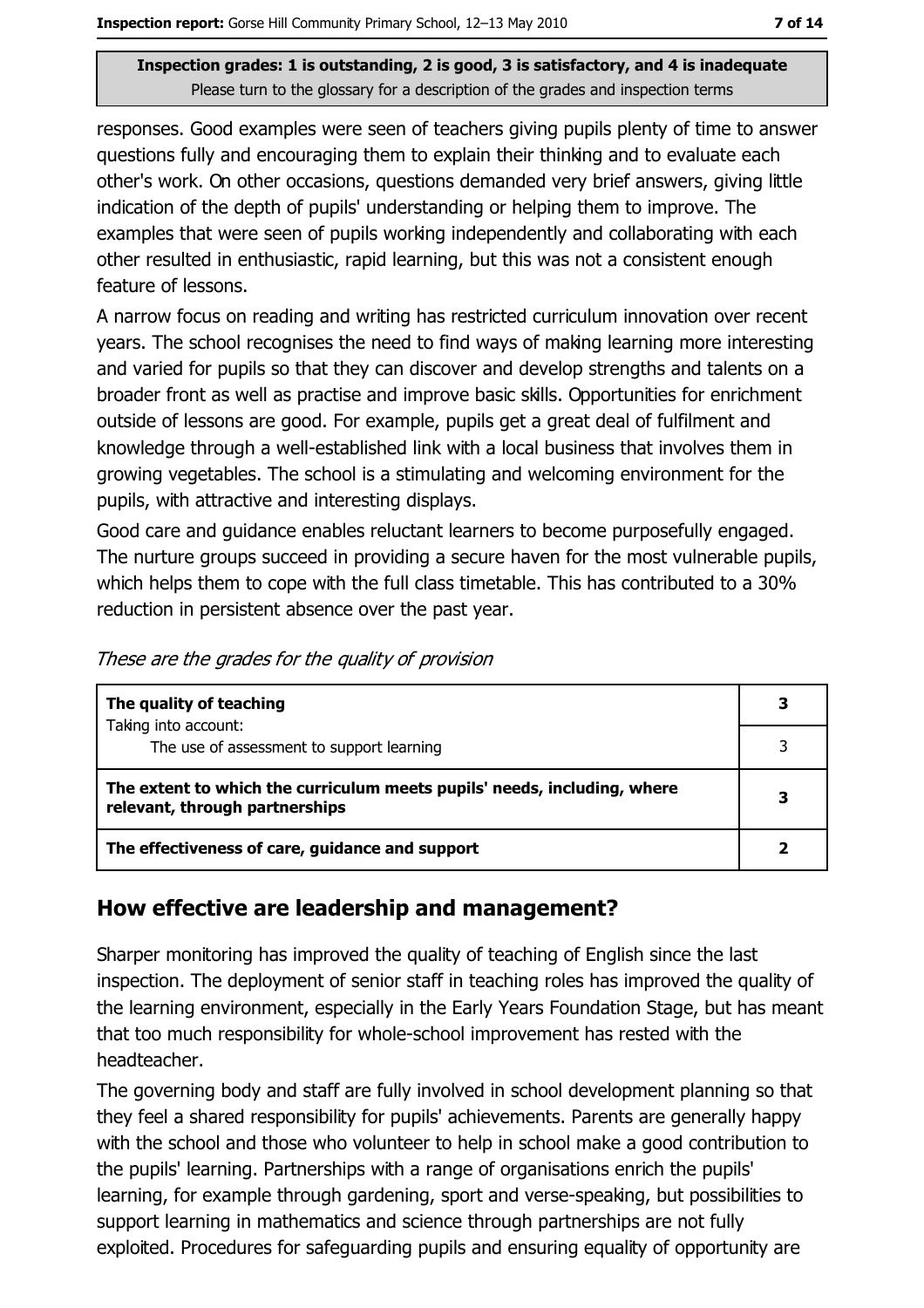sound. For example, the school has eliminated the girls' underachievement identified in 2009 by successfully improving their confidence and participation in lessons. The school makes adequate provision for promoting community cohesion. A plan is in place and some actions taken to improve the pupils' appreciation of diversity but the governing body does not yet have clear procedures to evaluate the success of the measures that are taken.

These are the grades for leadership and management

| The effectiveness of leadership and management in embedding ambition and<br>driving improvement                                                                     | 3 |
|---------------------------------------------------------------------------------------------------------------------------------------------------------------------|---|
| Taking into account:<br>The leadership and management of teaching and learning                                                                                      | 3 |
| The effectiveness of the governing body in challenging and supporting the<br>school so that weaknesses are tackled decisively and statutory responsibilities<br>met | 3 |
| The effectiveness of the school's engagement with parents and carers                                                                                                | 3 |
| The effectiveness of partnerships in promoting learning and well-being                                                                                              | З |
| The effectiveness with which the school promotes equality of opportunity and<br>tackles discrimination                                                              | З |
| The effectiveness of safeguarding procedures                                                                                                                        | 3 |
| The effectiveness with which the school promotes community cohesion                                                                                                 | 3 |
| The effectiveness with which the school deploys resources to achieve<br>value for money                                                                             | 3 |

## **Early Years Foundation Stage**

The Early Years Foundation Stage setting provides a secure, welcoming start to school for the children. Attractive and stimulating displays, particularly in the reception class, motivate the children to explore. On entry to the nursery, many children have very low attainment across the areas of learning. A sharp focus on their social and emotional development, and communication, language and literacy, enables them to make good progress in settling in and beginning to make the best of the opportunities provided for them. For example, children showed great eniovment and good skills when a group recited a story they had learned by heart to the other children.

Many examples were seen of children playing happily together, communicating with and helping each other. Children learning English as an additional language are rapidly integrated. They benefit from the individualised support they receive, including being paired with children who have the same home language and through the contribution of staff and volunteers who speak their home language. The activities that are planned have a clear purpose and encourage the children to talk and learn, especially helping their social, language and mathematical development. For example, two Polish children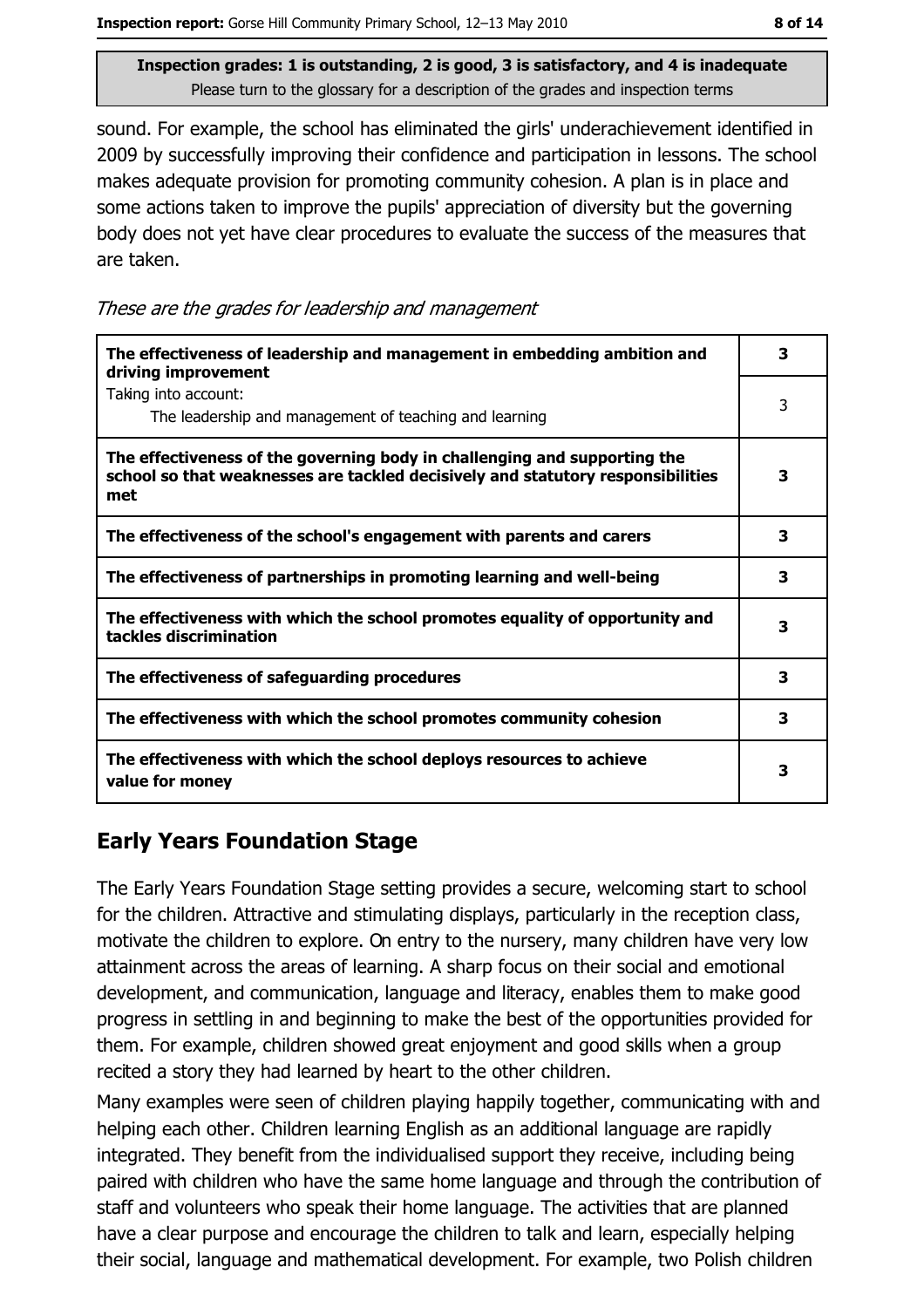chatted constructively in a mixture of Polish and English as they pegged attractive numbered 'clothing' items onto a line.

Assessment and tracking procedures have been greatly improved. These show that nearly all the children are making better than expected progress, both in the nursery and in reception. Areas of weakness are identified and steps taken to remedy them. For example, it became apparent that attainment in creative development and knowledge and understanding of the world was not as good as had been expected, so more opportunities to explore and learn in these areas are now provided. During the inspection, children were searching the outdoor area for 'minibeasts' and talking in detail about some of the creatures they saw. Teachers strike a good balance between helping the children to learn as they play indoors and outdoors and teaching them directly in short bursts. An excellent session was seen during the inspection in which a child described a creature to the rest of the class to see if they could guess what it was. All the children were engrossed and rich language development occurred. The provision is well led and managed, with good arrangements for children making rapid progress to move early onto Year 1 work and for the lowest attaining children to have extra time to catch up within the Early Years Foundation Stage. By the end of reception, despite their good progress, children's attainment is still below that expected for their age.

| <b>Overall effectiveness of the Early Years Foundation Stage</b>                             |   |
|----------------------------------------------------------------------------------------------|---|
| Taking into account:<br>Outcomes for children in the Early Years Foundation Stage            |   |
| The quality of provision in the Early Years Foundation Stage                                 |   |
| The effectiveness of leadership and management of the Early Years<br><b>Foundation Stage</b> | っ |

These are the grades for the Early Years Foundation Stage

#### **Views of parents and carers**

The views of the small proportion of parents and carers that returned the questionnaires were very positive. A few parents thought that unacceptable behaviour is not dealt with effectively. The inspection found behaviour satisfactory rather than good because of occasional examples of poor behaviour, but the evidence seen was that incidents were recorded and dealt with appropriately. Some children said that playground disputes were sometimes brought into the classroom but that staff generally sorted these out.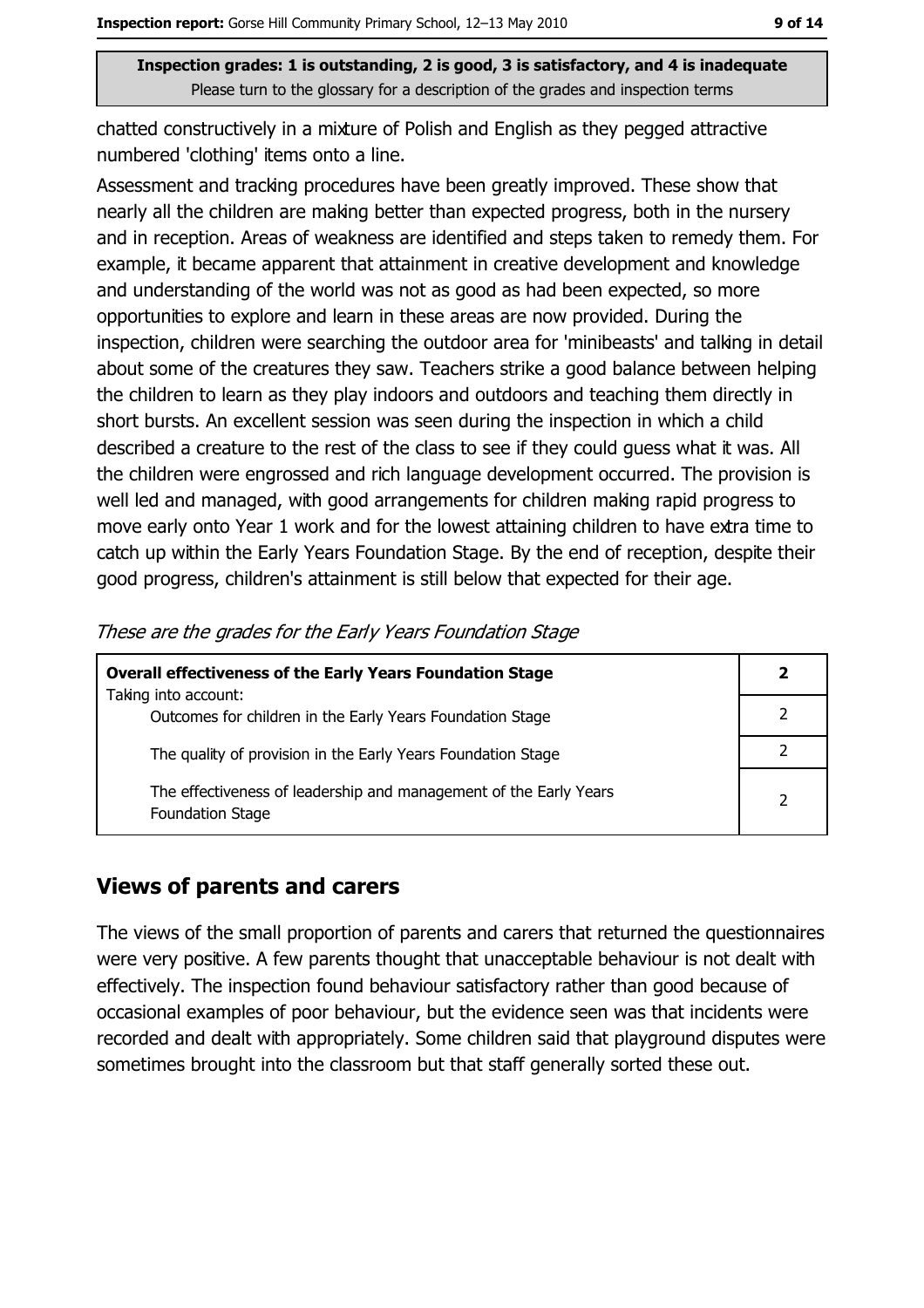#### Responses from parents and carers to Ofsted's questionnaire

Ofsted invited all the registered parents and carers of pupils registered at Gorse Hill Community Primary School to complete a questionnaire about their views of the school.

In the questionnaire, parents and carers were asked to record how strongly they agreed with 13 statements about the school. The inspection team received 33 completed questionnaires by the end of the on-site inspection. In total, there are 274 pupils registered at the school.

| <b>Statements</b>                                                                                                                                                                                                                                       | <b>Strongly</b><br><b>Agree</b> |               | <b>Agree</b> |               | <b>Disagree</b> |               | <b>Strongly</b><br>disagree |                  |
|---------------------------------------------------------------------------------------------------------------------------------------------------------------------------------------------------------------------------------------------------------|---------------------------------|---------------|--------------|---------------|-----------------|---------------|-----------------------------|------------------|
|                                                                                                                                                                                                                                                         | <b>Total</b>                    | $\frac{1}{2}$ | <b>Total</b> | $\frac{0}{0}$ | <b>Total</b>    | $\frac{0}{0}$ | <b>Total</b>                | $\frac{0}{0}$    |
| My child enjoys school                                                                                                                                                                                                                                  | 19                              | 58            | 13           | 39            | $\mathbf 0$     | 0             | $\mathbf{1}$                | 3                |
| The school keeps my child<br>safe                                                                                                                                                                                                                       | 17                              | 52            | 15           | 45            | $\mathbf 0$     | 0             | 1                           | 3                |
| The school informs me<br>about my child's progress                                                                                                                                                                                                      | 19                              | 58            | 13           | 39            | $\mathbf{1}$    | 3             | 0                           | 0                |
| My child is making enough<br>progress at this school                                                                                                                                                                                                    | 15                              | 45            | 16           | 48            | $\mathbf{1}$    | 3             | 0                           | $\mathbf 0$      |
| The teaching is good at this<br>school                                                                                                                                                                                                                  | 17                              | 52            | 16           | 48            | $\mathbf 0$     | 0             | 0                           | $\mathbf 0$      |
| The school helps me to<br>support my child's learning                                                                                                                                                                                                   | 17                              | 52            | 15           | 45            | 1               | 3             | 0                           | $\mathbf 0$      |
| The school helps my child to<br>have a healthy lifestyle                                                                                                                                                                                                | 13                              | 39            | 19           | 58            | $\mathbf{1}$    | 3             | $\mathbf 0$                 | $\mathbf 0$      |
| The school makes sure that<br>my child is well prepared for<br>the future (for example<br>changing year group,<br>changing school, and for<br>children who are finishing<br>school, entering further or<br>higher education, or<br>entering employment) | 10                              | 30            | 21           | 64            | $\mathbf 0$     | 0             | 0                           | $\mathbf 0$      |
| The school meets my child's<br>particular needs                                                                                                                                                                                                         | 15                              | 45            | 16           | 48            | $\overline{2}$  | 6             | 0                           | $\boldsymbol{0}$ |
| The school deals effectively<br>with unacceptable behaviour                                                                                                                                                                                             | 14                              | 42            | 15           | 45            | 3               | 9             | 1                           | 3                |
| The school takes account of<br>my suggestions and<br>concerns                                                                                                                                                                                           | 15                              | 45            | 15           | 45            | 3               | 9             | $\mathbf 0$                 | $\mathbf 0$      |
| The school is led and<br>managed effectively                                                                                                                                                                                                            | 13                              | 39            | 19           | 58            | $\mathbf{1}$    | 3             | $\bf{0}$                    | $\mathbf 0$      |
| Overall, I am happy with my<br>child's experience at this<br>school                                                                                                                                                                                     | 19                              | 58            | 12           | 36            | $\mathbf{1}$    | 3             | 1                           | 3                |

The table above summarises the responses that parents and carers made to each statement. The percentages indicate the proportion of parents and carers giving that response out of the total number of completed questionnaires. Where one or more parents and carers chose not to answer a particular question, the percentages will not add up to 100%.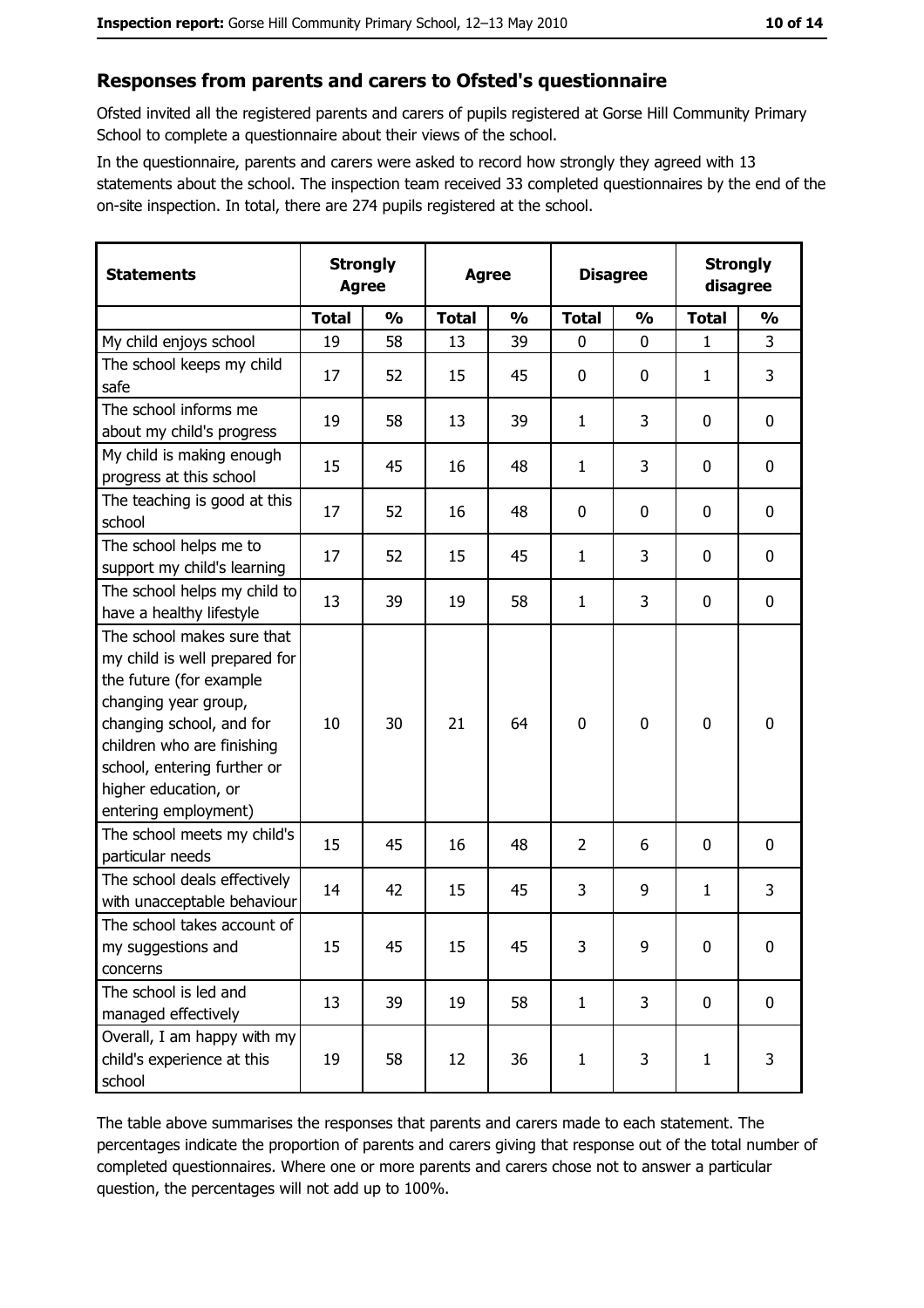# Glossary

| Grade   | <b>Judgement</b> | <b>Description</b>                                                                                                                                                                                                               |
|---------|------------------|----------------------------------------------------------------------------------------------------------------------------------------------------------------------------------------------------------------------------------|
| Grade 1 | Outstanding      | These features are highly effective. An oustanding<br>school provides exceptionally well for its pupils' needs.                                                                                                                  |
| Grade 2 | Good             | These are very positive features of a school. A school<br>that is good is serving its pupils well.                                                                                                                               |
| Grade 3 | Satisfactory     | These features are of reasonable quality. A satisfactory<br>school is providing adequately for its pupils.                                                                                                                       |
| Grade 4 | Inadequate       | These features are not of an acceptable standard. An<br>inadequate school needs to make significant<br>improvement in order to meet the needs of its pupils.<br>Ofsted inspectors will make further visits until it<br>improves. |

## What inspection judgements mean

#### **Overall effectiveness of schools**

|                       | Overall effectiveness judgement (percentage of<br>schools) |      |                     |                   |  |
|-----------------------|------------------------------------------------------------|------|---------------------|-------------------|--|
| <b>Type of school</b> | <b>Outstanding</b>                                         | Good | <b>Satisfactory</b> | <b>Inadequate</b> |  |
| Nursery schools       | 51                                                         | 45   | 0                   | 4                 |  |
| Primary schools       | 6                                                          | 41   | 42                  | 10                |  |
| Secondary schools     | 8                                                          | 34   | 44                  | 14                |  |
| Sixth forms           | 10                                                         | 37   | 50                  | 3                 |  |
| Special schools       | 32                                                         | 38   | 25                  | 5                 |  |
| Pupil referral units  | 12                                                         | 43   | 31                  | 14                |  |
| All schools           | 9                                                          | 40   | 40                  | 10                |  |

New school inspection arrangements were introduced on 1 September 2009. This means that inspectors now make some additional judgements that were not made previously.

The data in the table above is for the period 1 September to 31 December 2009 and is the most recently published data available (see www.ofsted.gov.uk). Please note that the sample of schools inspected during the autumn term 2009 was not representative of all schools nationally, as weaker schools are inspected more frequently than good or outstanding schools.

Percentages are rounded and do not always add exactly to 100. Secondary school figures include those that have sixth forms, and sixth form figures include only the data specifically for sixth form inspection judgements.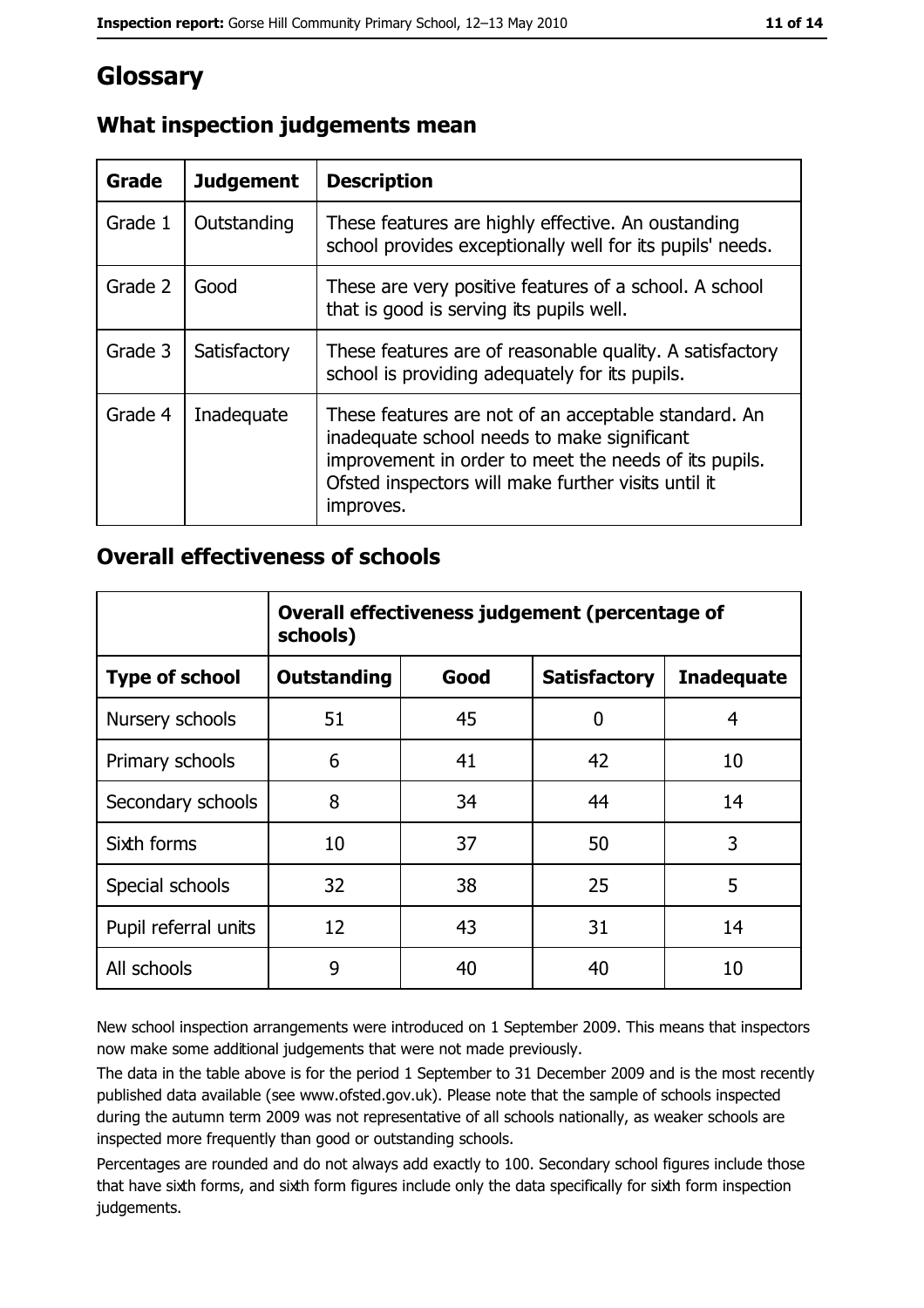# **Common terminology used by inspectors**

| Achievement:                  | the progress and success of a pupil in<br>their learning, development or training.                                                                                                                                                                                                                           |
|-------------------------------|--------------------------------------------------------------------------------------------------------------------------------------------------------------------------------------------------------------------------------------------------------------------------------------------------------------|
| Attainment:                   | the standard of the pupils' work shown by<br>test and examination results and in<br>lessons.                                                                                                                                                                                                                 |
| Capacity to improve:          | the proven ability of the school to<br>continue improving. Inspectors base this<br>judgement on what the school has<br>accomplished so far and on the quality of<br>its systems to maintain improvement.                                                                                                     |
| Leadership and management:    | the contribution of all the staff with<br>responsibilities, not just the headteacher,<br>to identifying priorities, directing and<br>motivating staff and running the school.                                                                                                                                |
| Learning:                     | how well pupils acquire knowledge,<br>develop their understanding, learn and<br>practise skills and are developing their<br>competence as learners.                                                                                                                                                          |
| <b>Overall effectiveness:</b> | inspectors form a judgement on a school's<br>overall effectiveness based on the findings<br>from their inspection of the school. The<br>following judgements, in particular,<br>influence what the overall effectiveness<br>judgement will be.                                                               |
|                               | The school's capacity for sustained<br>improvement.<br>Outcomes for individuals and groups<br>of pupils.<br>The quality of teaching.<br>The extent to which the curriculum<br>meets pupil's needs, including where<br>relevant, through partnerships.<br>The effectiveness of care, guidance<br>and support. |
| Progress:                     | the rate at which pupils are learning in<br>lessons and over longer periods of time. It<br>is often measured by comparing the<br>pupils' attainment at the end of a key<br>stage with their attainment when they<br>started.                                                                                 |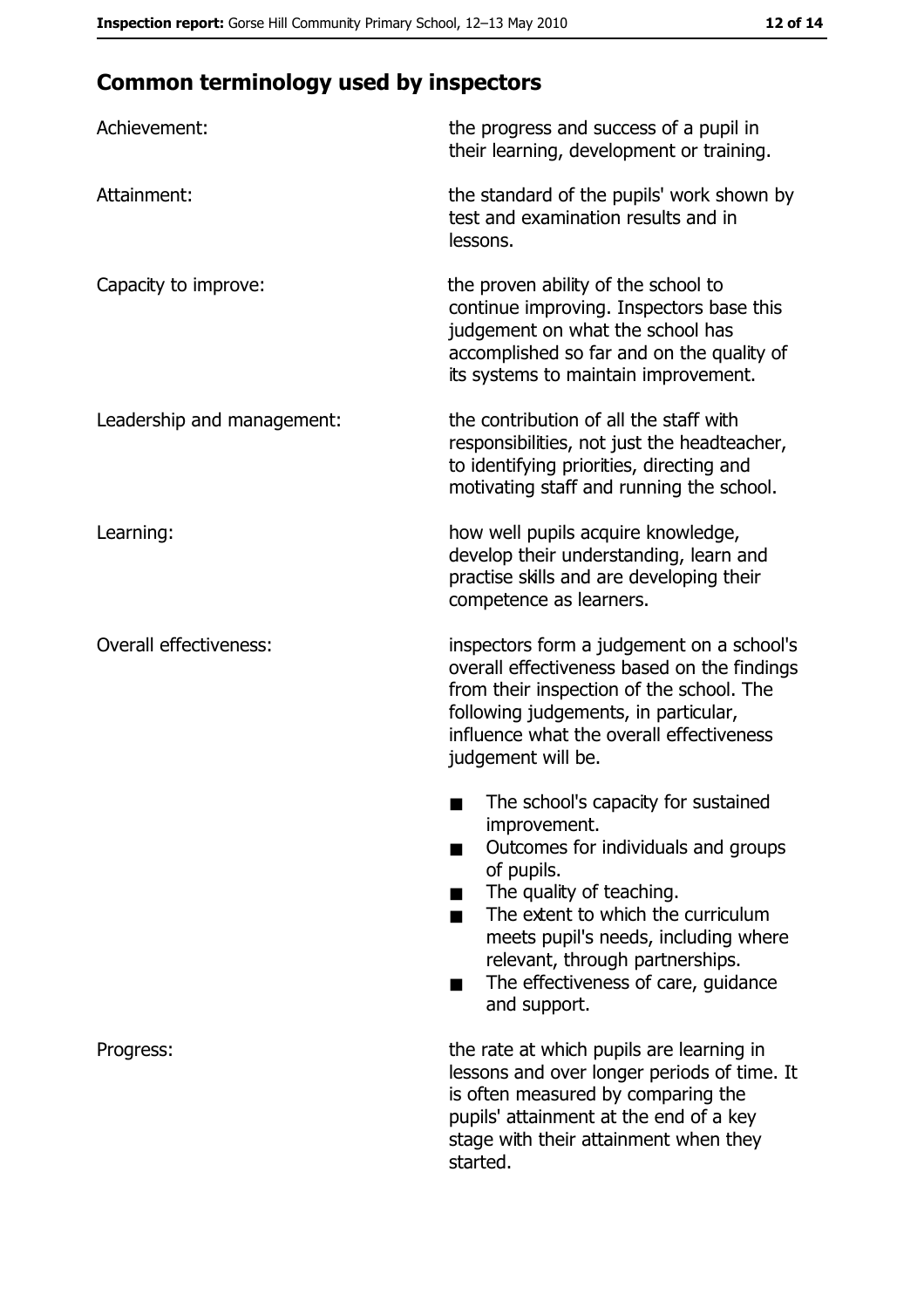This letter is provided for the school, parents and carers to share with their children. It describes Ofsted's main findings from the inspection of their school.



14 May 2010

Dear Pupils

Inspection of Gorse Hill Community Primary School, Worcester, WR4 9SG

Thank you for welcoming us so warmly when we visited your school. We enjoyed talking with you about your school and about things that are important to you. We saw you at work in lessons and looked in your books and at the records that teachers keep to see how you have been getting on over the year. These are the main things we found out about your school.

You feel very safe in school and do your best to stay fit and healthy.

The children in nursery and reception get off to a good start.

You are doing well in reading and writing, but need to get better at mathematics.

Most pupils attend school as often as they can, but some do not attend often enough.

You work hard in lessons when you find them interesting and challenging.

Sometimes the behaviour of some pupils is not as good as it should be.

Your teachers look after you well and make sure that you have someone to talk to if you feel worried or upset.

We have asked your headteacher and the rest of the staff to do three things to make your school even better:

- help you to do as well in mathematics as you do in English  $\blacksquare$
- $\blacksquare$ give you more time to work independently in lessons and ensure that all teaching is as good as the best
- encourage more of you to attend school as often as you can.  $\blacksquare$

You can help to improve your school even more by making every effort to come to school every day, working as hard as you can in lessons and doing your best to behave well. We hope that you continue to enjoy school and that you do as well as you possibly can in the future.

Yours sincerely

Peter Kerr

Lead inspector